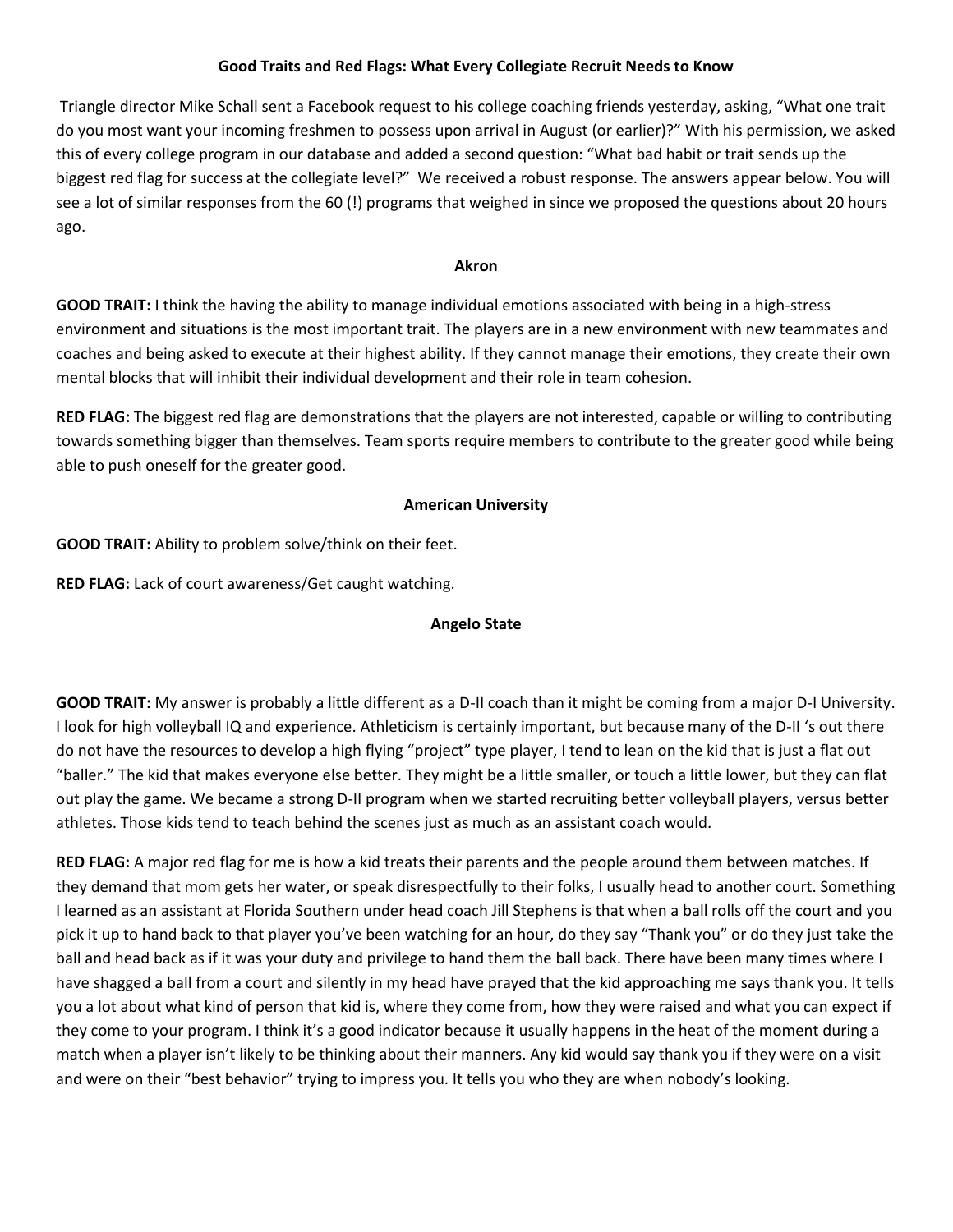#### **Arkansas**

**GOODTRAIT:** The most important trait for our freshman is to have is great work ethic. If they are willing to consistently work they usually end up contributing immediately in some capacity.

**RED FLAG:** An athlete who is a poor teammate is the biggest red flag for us. They usually are so consumed with themselves and often struggle incorporating themselves to the team.

#### **Arkansas Tech**

**GOOD TRAIT:** Independence (not needing parental oversight, adjusting to college, adapting to new environment)

**RED FLAG:** Opposite of that (lack of maturity, not able to make a decision on their own, unable to let go of "home")

#### **Baylor**

**GOOD TRAIT:** Fearless competitive nature.

**RED FLAG:** Any sign of a lack of commitment to teammates Or lack of arm strength.

#### **Butler**

**GOOD TRAIT:** The one trait I would most like our incoming freshman to have is an eagerness and willingness to learn. A lot of them come in thinking they already know everything and that the way their club coach does it is the best/only way to train. These players take much longer to integrate into your system and can be un-coachable at times.

**RED FLAG:** The worst trait is a blatant lack of work ethic (Lazy). Rarely does it get them to peak performance and they become resource draining on our staff. Having to constantly push them to work at a level to get better and improve is daunting when they have never been pushed outside of their comfort zone and don't have the internal drive to push themselves. They become problems with their teammates who don't respect them and they often take more than they produce.

# **Central Florida**

**GOOD TRAIT:** Ironically the greatest quality we try to measure in our recruits has nothing to do with a tape measure or stop watch. We spend a great deal of time trying to evaluate 'Character' throughout the recruiting process. Skills and athleticism can be developed but qualities like work ethic, determination, and perseverance aren't easily altered. I have passed on athletes who were regarded as top prospects in the nation because I had serious questions about their character.

**RED FLAG:** A major red flag for me is someone who has both slow feet AND inefficient movement. Someone with slow feet can still be successful if they are incredibly efficient, but inefficient movement and slow feet together are enough to make me pass on a recruit quickly.

### **Clarion University**

### **GOOD TRAIT:** Fearlessness

**RED FLAG:** Parents who are more involved in the recruiting process than the athlete.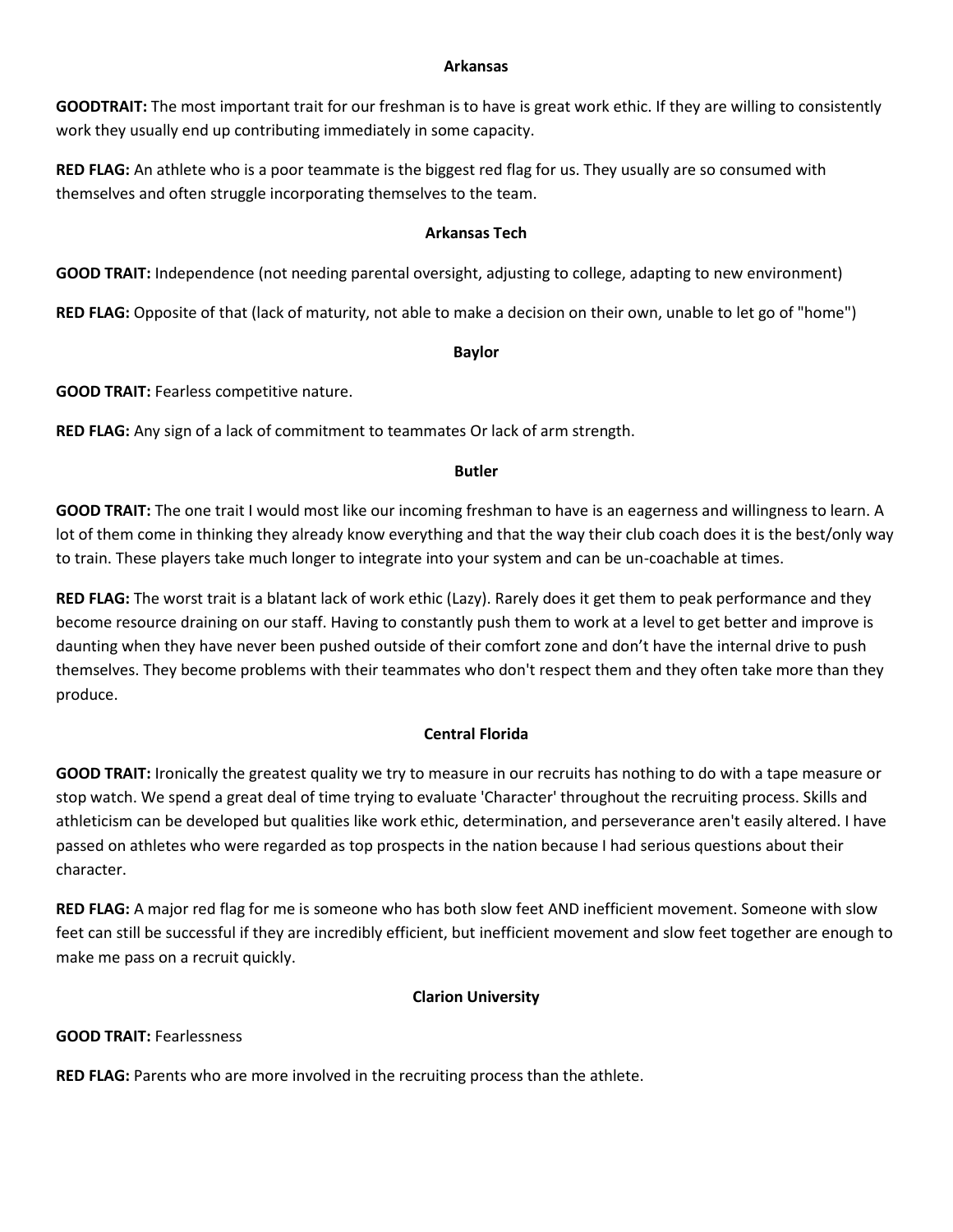## **Colorado State**

**GOOD TRAIT:** Innate competitiveness. This does not simply mean that they "hate to lose." It means they enjoy competing in tough situations and they get better in difficult situations. This is very rare but it is the trait that I most want them to have.

**RED FLAG:** Slow arm speed in attackers or lack of hip flexibility in non-attackers

## **Creighton**

**GOOD TRAIT:** Excitement to get better and willingness to take feedback in a productive way

**RED FLAG:** Not being able to take feedback

### **Fresno Pacific**

**GOOD TRAIT:** A commitment to team-building relationships. I say this because these kind of people will most likely also have a great work ethic and already have solid physical tools and skills to play the game at a pretty high level.

**RED FLAG:** Lack of conditioning and excuses as training camp approaches.

### **Fresno State**

**GOOD TRAIT:** A strong freshman would possess confidence in the self-satisfaction that she's done everything she knew how to prepare herself for a higher-level of play. She'd possess humility, understanding that though she may have been the best on her club team or her peers or family told her she was the best, she may not be the best any more. That's a positive thing! She will become better if she understands this and can use our feedback to become a far better student and player.

**RED FLAG:** The trait that is a big red flag for us is someone who lacks accountability. If she can't take a good look at how her actions or lack of actions can affect her relationships, education, playing career or life in general, she's going to have a bumpy transition into college and high-level competition.

### **Gannon University**

**GOOD TRAIT:** I would like our incoming freshman ready to work like they've never worked before. I want them to be fearless in their training. If they make a mistake we will correct it, but they have to be ready to go all out, and fail a little bit. If they aren't willing to risk failure, then their effort is for naught, and they won't grow as players or people.

**RED FLAG:** Complacency is one of those traits that have always gotten under my skin as a coach. There are only six spots on the court seven if you count the libero. Not everybody is going to start but everyone has a role to play. You should be willing to compete for a starting spot or a larger role. If you have earned a starting spot then you better work hard to keep it. Confidence in your spot is one thing, but that shouldn't become arrogant. Everybody is going to have a different learning curve but it should trend upward every season.

### **Georgia**

**GOOD TRAIT:** The willingness to learn, listen, and work hard every day.

**RED FLAG:** The player who has an excuse for everything. They also tend to be consistent complainers.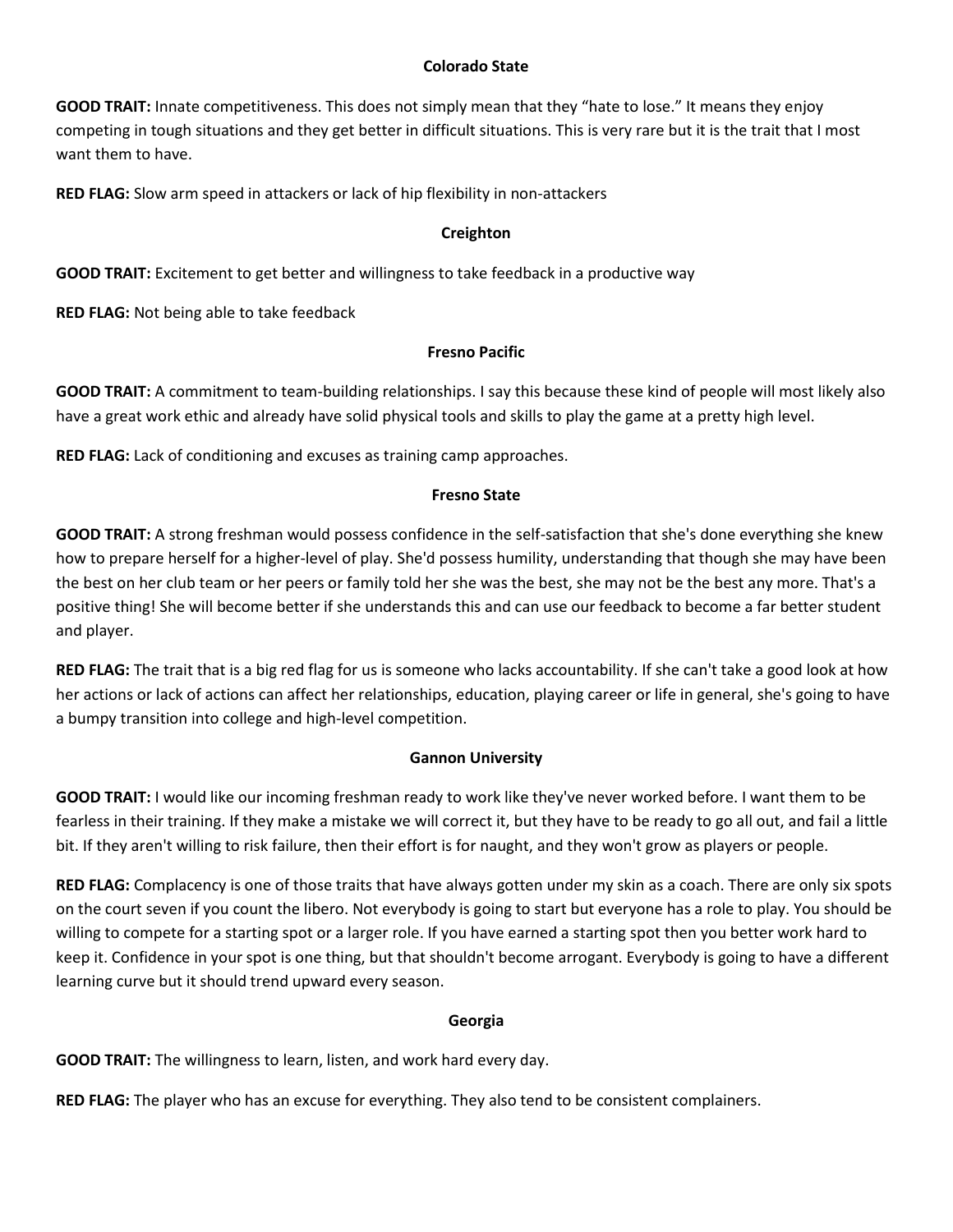#### **Hawaii Pacific**

**GOOD TRAIT:** Confidence that they are truly competing for a spot the minute they step foot on the court. Don't want players that are just happy to be there.

**RED FLAG:** Unwilling to try new things that will make them better at the higher level.

#### **Howard University**

**GOOD TRAIT:** Enthusiasm for the game

**RED FLAG:** Bad attitude and/or body language

#### **Indiana**

**GOOD TRAIT:** Adaptable – They have never experienced anything of this caliber before. If they are adaptable, they are willing to overcome any obstacles or changes and be successful doing it.

**RED FLAG:** Stubbornness/Being Conditional – Players need to have things a certain way for them to feel successful, and as soon as there is adversity or they start feeling uncomfortable they become unsuccessful. Players should be fearless and embrace the challenge.

#### **Iowa State**

**GOOD TRAIT:** The ability to be comfortable being uncomfortable. They will have to be comfortable not being the best on the team. They will have to be comfortable fighting for playing time. They will have to be comfortable learning new and often different techniques and tactics. The more comfortable they can be in these challenging and uncomfortable settings the better!

**RED FLAG:** The inability to look bad in front of peers and or coaches, or the inability to accept failure as a learning tool. These are classic traits of a fixed mindset and they can be a career killer!

### **Irvine Valley College**

**GOOD TRAIT:** Work ethic and putting the team first.

**RED FLAG:** Selfishness and laziness are #1 and #2 red flags for me.

### **Kean University**

**GOOD TRAIT:** The players that I most enjoy coaching are those who play the game because they want to be a part of something that is greater than themselves.

**RED FLAG:** On the flip side of that, there are a lot of players out there who want something great to be all about them, often to assuage their own insecurities.

I had a freshman who had some arm issues so early in the season so we weren't letting her serve until we got a better idea of how big a part of the offense she was going to be. She was going up against our All-Conference middle in every drill and getting frustrated. She had always been told how great her serving was and she wanted to show the team that she belonged. She came to us and said "I'd rather serve than do anything else" and we just had to explain that on a great team everyone has to sacrifice something. We have other players who can impact the game from the serving line, but we didn't have anyone who could impact the game at the net like she could and that is what the team needed from her. Fortunately, her heart was genuinely in the right place, she trusted us, and she played her roll very well. By mid-season it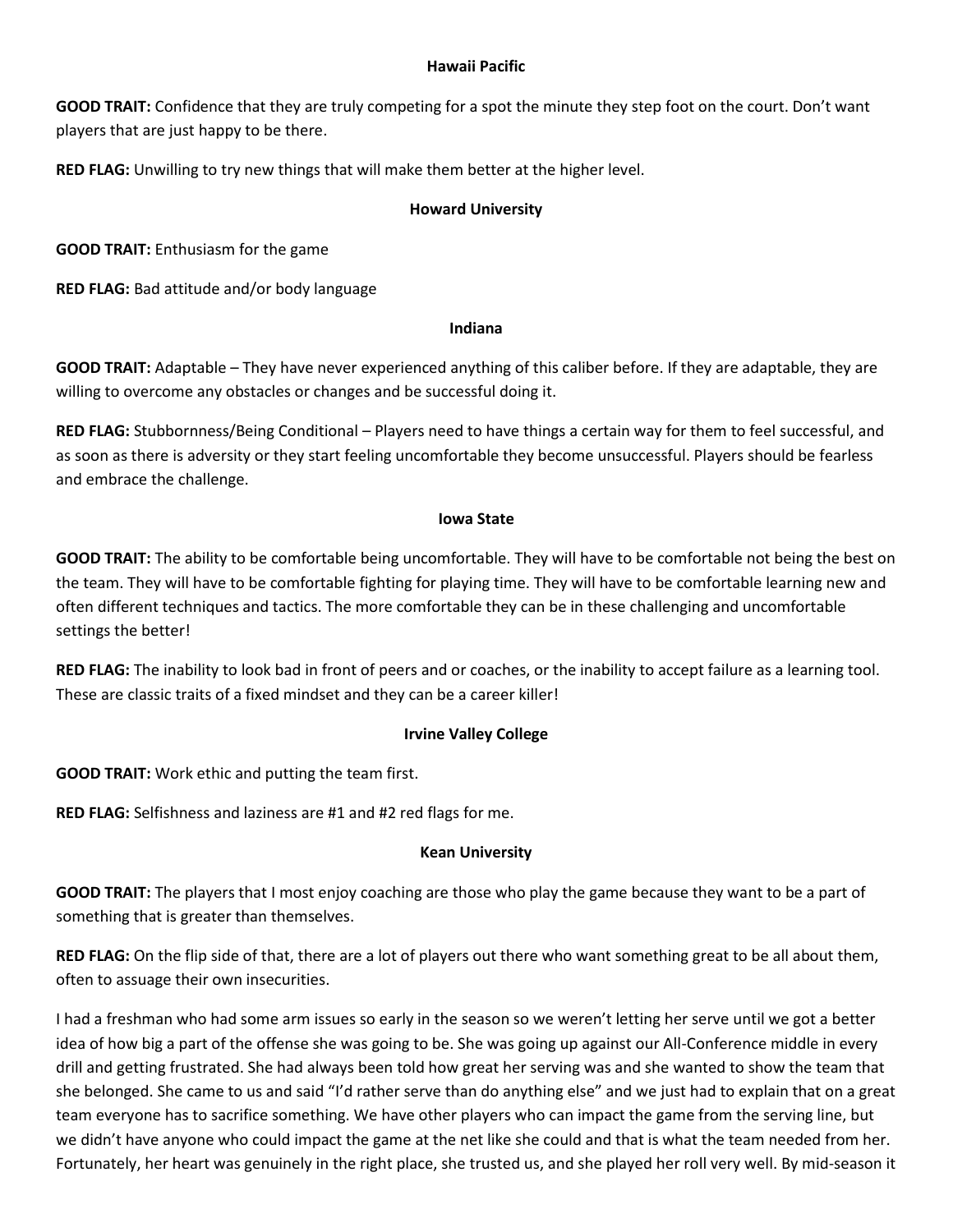was clear her arm would be ok, so we started to let her serve some and not only were her first four serves all aces, she ended up among the conference leaders in aces per set despite not serving for half the season. By putting the team first and letting things play out, she played in 39 matches, we went 28-11, and she proved herself both at the net and from the service line.

In another situation, different team I asked the players to write down five goals for the season. One player, the #1 goal listed was to start every match, goal #2 was to make all-conference, and #3 was for the team to win the conference championship. Basically saying that playing time was more important than the team's success. I just figured we had some teaching to do, but despite playing about half the time and winning that conference championship, she decided to transfer, and looking back that one piece of paper said it all.

Bottom line, in volleyball (and probably in life too) you need to be there for your team, before the team will be there for you.

#### **Kutztown**

**GOOD TRAIT:** The ability to accept and find value in the role they are given, even if it's not the role they want. I tell my players to never stop striving for the role they want and today's role may not necessarily be tomorrow's. But, they need to give their best TODAY wherever they are and they need to understand that everyone adds value to the team as long as they work hard, are positive and do everything they can to help the team succeed.

**RED FLAG:** To quote my retirement guy…"past performance does not guarantee future success." Players who come to campus thinking they are a finished product because they had great success in high school or club and don't need to make any changes to their game almost always struggle when faced with a higher level of competition. That attitude either temporarily hinders progress or, if unchanged, can result in a player with potential never performing at the level she could.

# **Loyola University Chicago**

**GOOD TRAIT:** Commitment to growth is the one trait that I hope that all of our athletes possess. The athletes that I have seen be successful at the collegiate level show an incredible amount of passion for the game but more importantly possess a tremendous desire for improvement, which drives their ability to do hard work every day. That also requires that they are committed and open to learning new techniques and growing as a player and leader. Those traits, coupled with passion, athleticism, talent, and a competitive spirit for the game, enable players to graduate as both a great player and person.

**RED FLAG:** Lack of work ethic. All coaches evaluate potential student athletes based upon athleticism and talent. I am a firm believer that talent is not a fixed end goal but an evolving potential. Unfortunately, some players do not possess the work ethic for their talent to be realized.

### **Miami University**

**GOOD TRAIT:** Self-Initiative, which includes energetic attention to details.

**RED FLAG:** Low energy level and poor eye contact.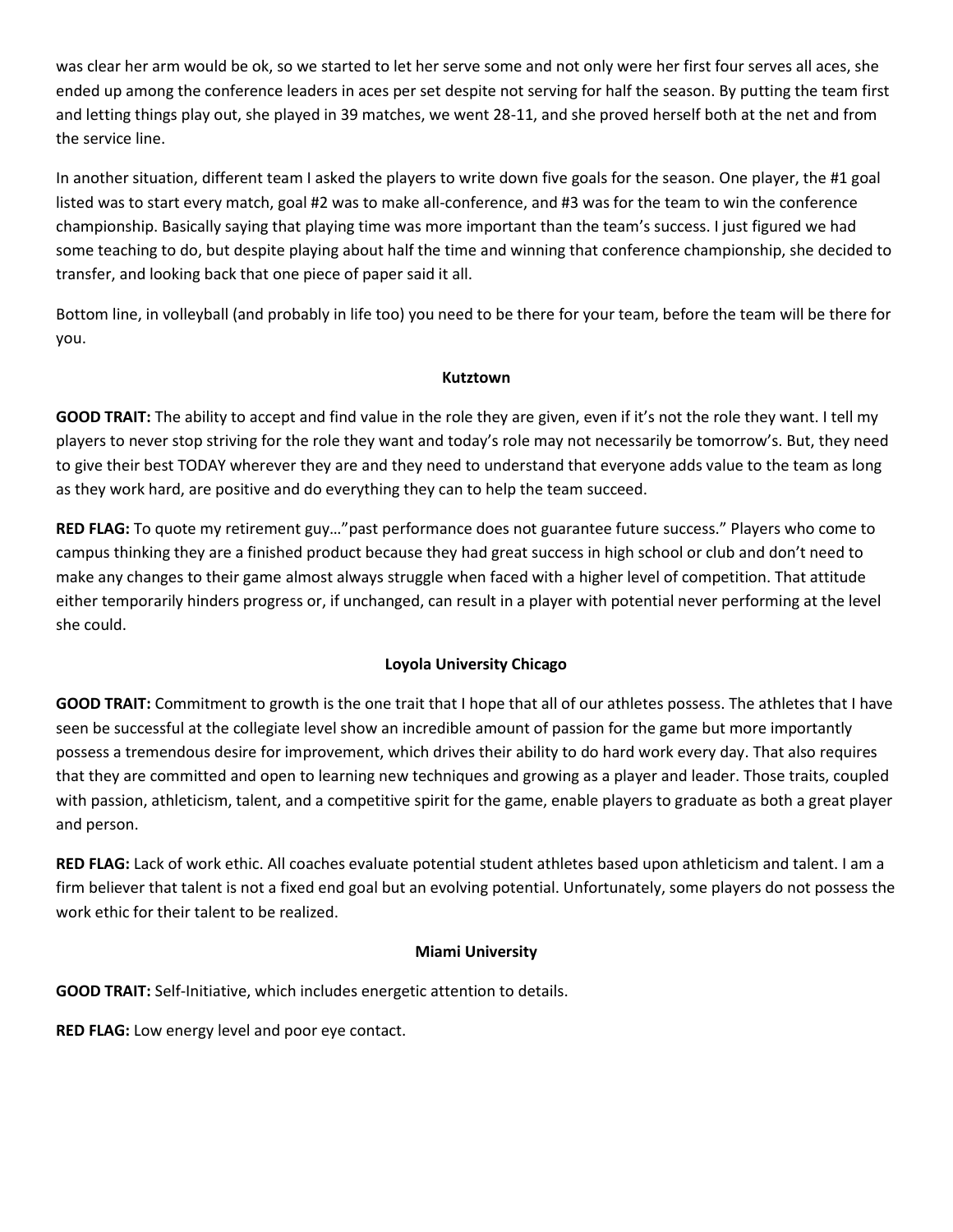## **Michigan State**

**GOOD TRAIT:** Freshman can sometimes come in waiting to see where they fit in. It is important that they come in aggressively, giving their best so that the coaching staff can then evaluate how they fit in to the plan for the current year. If they are not ready that is one thing, if they simply fail to go for it then they are eliminating their opportunities. I want to pick my starting line-up based on everybody's best.

**RED FLAG:** The inability to make changes is one of the biggest red flags for success. I remember watching a piece on Curtis Granderson and his hitting coach on ESPN. He maintained that Curtis was the most coachable athlete he had ever worked with. He was not just agreeable, he was capable of making immediate changes. Most of the athletes we sign have been the best in their high school or club and they have simply been able to out-physical their opponents. Change in most cases has not been necessary. Once athletes face a full team that has not one, but six players as physical they are, they need to refine their craft. Some are more capable then others and then some get so frustrated that they distract themselves from improvements.

### **New Mexico**

**GOOD TRAIT:** I think freshmen need to have the ability to work hard and learn. They are away from home for the first time and have lots of freedom, but they need to work hard to acclimate and to be successful in their new system. When they make it through that first year, which can be tough, they are usually good to go. If they struggle in their first year it can make future years more difficult.

**RED FLAG:** Missing things or arriving late! It is not only a bad habit, but can create all kinds of problems at the college level. Professors, administrators and coaches expect these young students to be timely and get things done. Coaches should look more at transcripts and make sure the recruits have good attendance at the high school level.

# **North Carolina**

**GOOD TRAIT:** Ability to ADAPT to new situations. Competitive spirit and a quiet confidence.

**RED FLAG:** Inability to make changes quickly, EXCUSES as to why they cannot do something, as opposed to trying things. If young collegiate players are going to improve and grow they must understand that change is inevitable. The sooner they accept this, the quicker they improve and can make an impact in their program and on their team.

# **Ohio University**

**GOOD TRAIT:** Communication, Commitment, and Competitiveness. Communication - Those players who possess the ability to communicate with both their coaches and teammates seem to naturally evolve into leaders and someone who everyone involved in the program can and want to trust. Commitment and Competitiveness - These two go hand in hand. Understanding the commitment you've made to the University your representing is very important. Being proud to represent and compete for your university day in and day out regardless of what your role in the program is at that very moment.

**RED FLAG:** In regards to bad habits or traits that send up red flags, I really just think not being good at the three things above can send up red flags. Not being a great communicator, not being committed, and not being competitive are all things that will make it hard to truly have a great collegiate volleyball experience.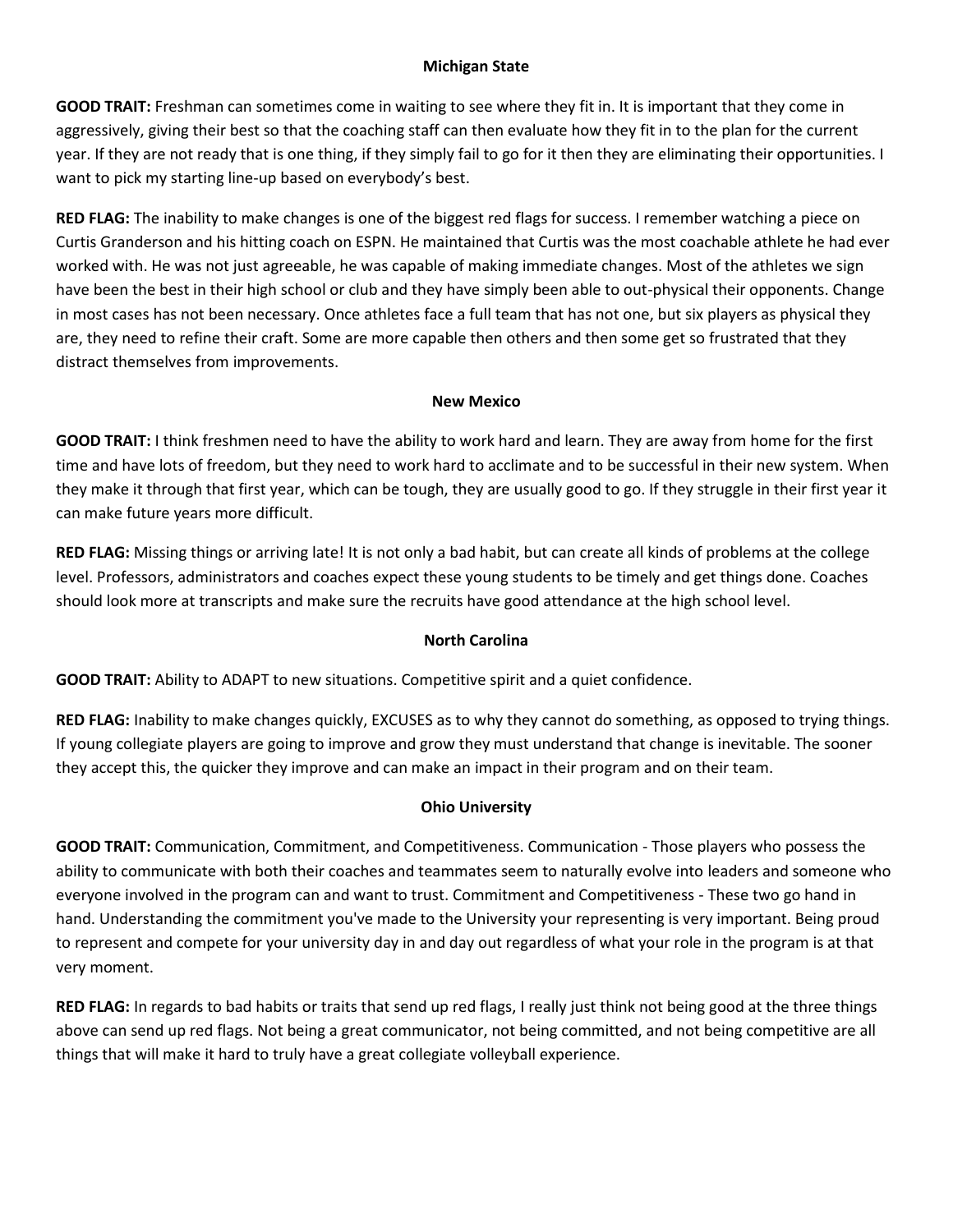#### **Oregon**

**GOOD TRAIT:** I want them to LOVE playing and competing.

**RED FLAG:** Three weeks before they get here, they ask: When do I get my swag!!!?

## **Pittsburgh at Greensburg**

**GOOD TRAIT:** Competitiveness

**RED FLAG:** Lack of discipline

**Rice**

**GOOD TRAIT:** The ability to read well. Either defensively at the net or back row, I think this skill is not addressed enough before players get to college.

**RED FLAG:** The bad habit I see that causes trouble is lack of mental preparation before practice or competition. The demands at the college level are high from that standpoint and building those habits is rare at the high school age level. It would be more beneficial if more time was spent on mental preparation.

# **Shepherd University**

**GOOD TRAIT:** Drive- I love when our incoming class has the drive to work hard every day, learn the new systems, and compete against their teammates. In our experience, if players have this drive they are committed to all aspects that help the team: workouts, film, taking care of academic needs.

**RED FLAG:** Selfishness is the biggest red flag. This can be displayed in an unwillingness to try a new skill, to not taking care of academic needs, to not taking care of themselves, to not getting or staying healthy.

# **South Carolina**

**GOOD TRAIT:** I want my incoming freshman to be really attentive to directions and details so they can accelerate their learning curve.

**RED FLAG:** A red flag for us is when the athlete calls home to have their parents deal with their issues for them rather than being willing to have open communication with their coaches.

### **Southern Methodist University**

**GOOD TRAIT:** Evident passion for the game

**RED FLAG:** Poor work ethic. Some of the most dynamic athletes have poor work ethic so they really never reach their potential as players. Great athletes with great work ethic (passion) become stars.

# **South Mountain CC**

**GOOD TRAIT:** Competitiveness, maturity, self-reliance

**RED FLAG:** Lack of problem solving skills and haven't cut the cord yet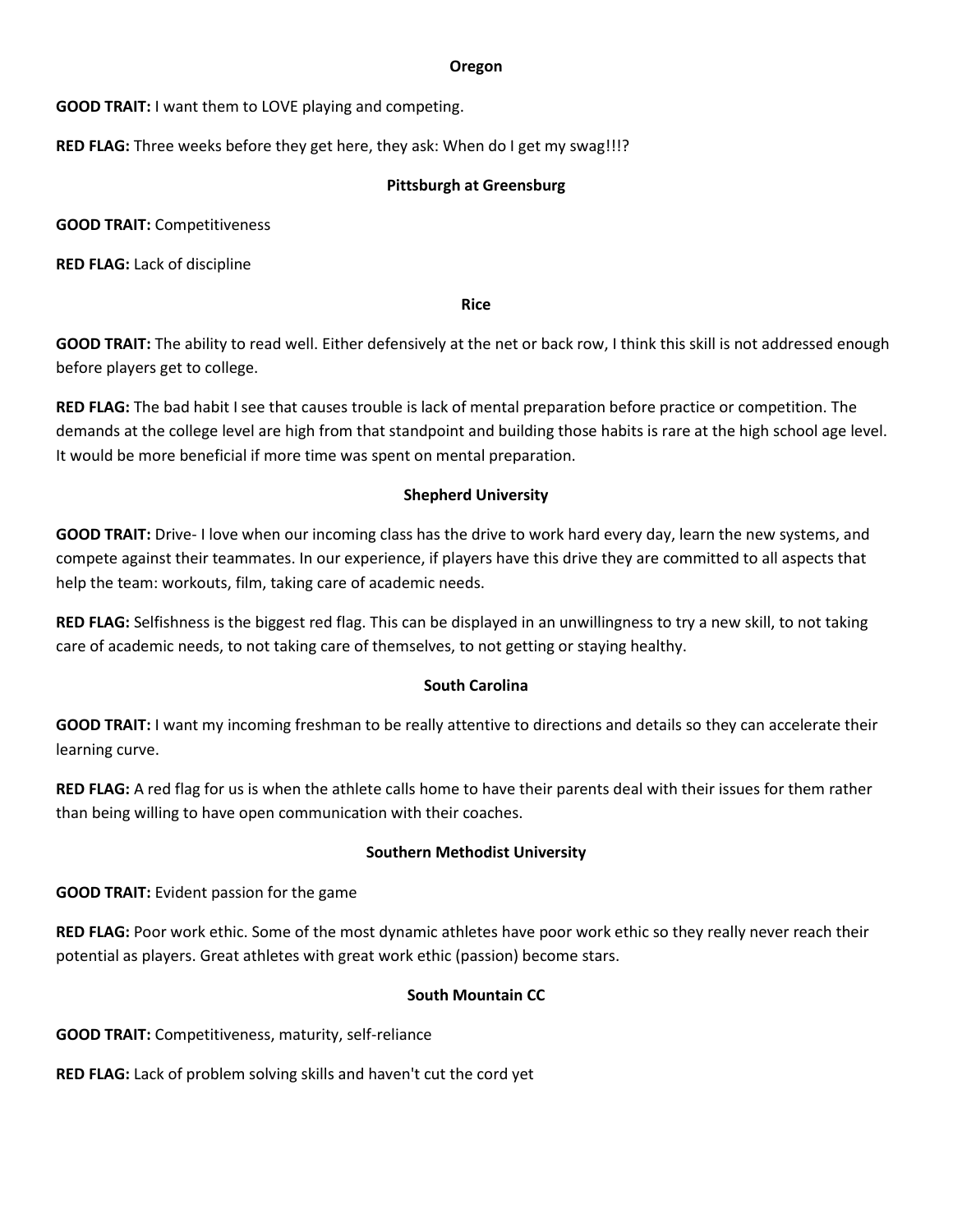#### **Stanford**

**GOOD TRAIT:** I would answer "coachability" to both questions. If a player comes into college and has been ignored or not been coached a lot because she is the best player on her previous teams it is hard for her to process change or even the understanding of what she does on the court. This is a problem for her, the coach in figuring out how to get through to her and her teammates who see that this is tough for her. There are lots of college coaches that will change technique right away to fit what they want in that skill for their program and this seems to be one of the biggest challenges for the player who doesn't understand why or how she does what she does. The other issue in not being coachable is the player's ability to make changes in matches. There's lots of scouting done in college compared to most high school and club programs so the player's ability to make changes based on what the other team does or is doing throughout the match becomes extremely important. A big part of being coachable is having an open mind and not thinking you know everything or the way your high school or club coach did things is the only way to do them.

# **Texas A&M Corpus Christi**

**GOOD TRAIT:** Above everything else, I want our incoming players to be coachable. Talent gets them on the roster but if they make their first impression as a coachable player intent on getting better every day, it puts them in good shape with their new teammates and gives them the best chance of contributing right away.

**RED FLAG:** My biggest red flag while recruiting a prospect is when I see them treat their parents poorly during their visit. I really believe kids who don't show respect to their family will treat their coaches and teammates the same way, and it's a major turn off. I've gotten to where I will not offer a player until I spend time with them and their parents together and if I get a bad vibe, we're probably going to pass on her.

### **University of Rochester**

**GOOD TRAIT:** Taking responsibility for their actions/competitiveness.

**RED FLAG:** Making excuses. Too much parental involvement.

### **University of Texas at Dallas**

**GOOD TRAIT:** We like our student-athletes to be characters with character! We look for the ability to speak to our staff with eye contact and confidence, yet able to joke around and be sarcastic with us. We want to have fun with our players.

**RED FLAG:** It's always interesting to us when players have quit something in the past, or speak poorly about previous coaches to our staff. Chances are if these things happened prior to coming to our college, they will happen once they arrive.

### **Utah State**

**GOOD TRAIT:** I want the new kids to understand that that process of improving is continual. When they get on campus, it is just the beginning of the process, which is to get better each time we step on the court. I want them to develop the mindset of giving their best effort each day and the improvement will happen.

**RED FLAG:** I think the worst thing that can happen is that kids lose their passion for improvement. Sometimes that happens before they arrive and sometimes it happens after they get to campus. Another thing we look for as a staff is how they treat other people, how do they treat their parents, other players, support people. If they treat them poorly how are they going to treat my trainer and my assistants?